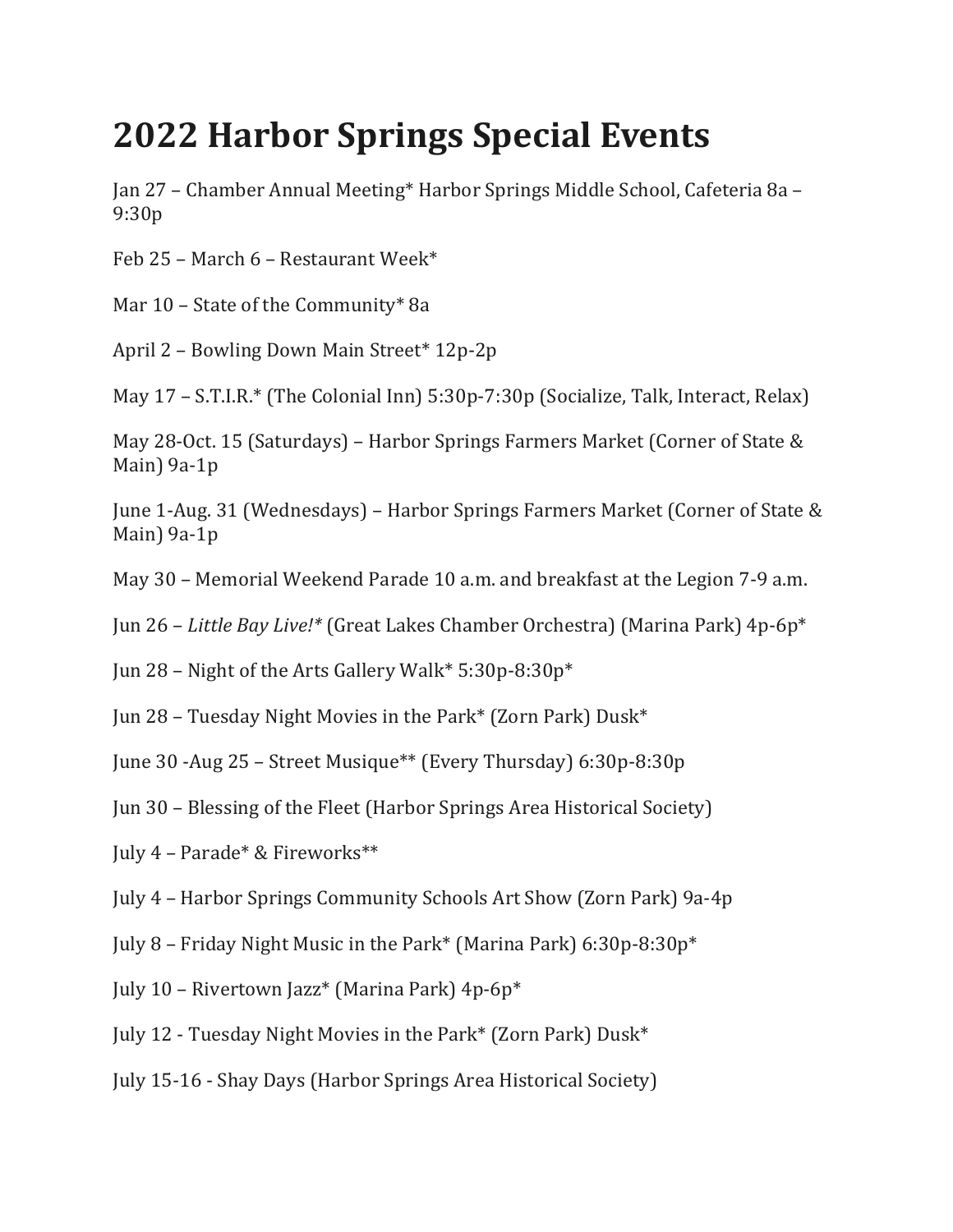- July 15 Friday Night Music in the Park\* (Marina Park)  $6:30p-8:30p*$
- July 17 – *Little Bay Live!\** (Great Lakes Chamber Orchestra) (Marina Park) 4p-6p\*
- July 24 Rivertown Jazz\* (Marina Park)  $4p-6p*$
- July 26 Tuesday Night Movies in the Park\* (Zorn Park)  $Dusk^*$
- July 29 Friday Night Music in the Park\* (Marina Park)  $6:30p-8:30p^*$
- July 29-31  $61$ <sup>st</sup> Ugotta Regatta
- July 31 *Little Bay Live!\** (Great Lakes Chamber Orchestra) (Marina Park) 4p-6p\*
- Aug  $2$  Rain-out for Tuesday night movies in the park
- Aug 5 Friday Night Music in the Park\* (Marina Park)  $6:30p-8:30p*$

Aug 7 – Rivertown Jazz\* (Marina Park) 4p-6p\*Aug 11 – Annual Car Festival – Zorn Park –  $5:30$  - Dusk

Aug. 14 - Little Bay Live!\* (Marina Park) 4p-6p\*

Aug 19 – Friday Night Music in the Park\* (Marina Park)  $6:30p-8:30p*$  Jelly Roll **Blues Band** 

- Aug  $19-20$  Sidewalk Sales\*
- Aug 21 Rivertown Jazz\* (Marina Park) 4p-6p\*
- Aug 24 Regional Off the Clock/ After Hours at Legs Inn\*
- Aug 28 *Little Bay Live!\** (Great Lakes Chamber Orchestra) (Marina Park) 4p-6p
- Sept  $17 27$ <sup>th</sup> Annual Taste of Harbor Springs\* (Marina Park)  $12p-3p$
- Sept 23-25 Harbor Springs Festival of the Book
- Oct 1-31 Skeletons Arise\*
- Oct 4 Harbor Stars Awards Dinner\* (Holy Childhood Community Center)
- Oct 8 Annual Fall Festival (Marina Park) (HS Parks)